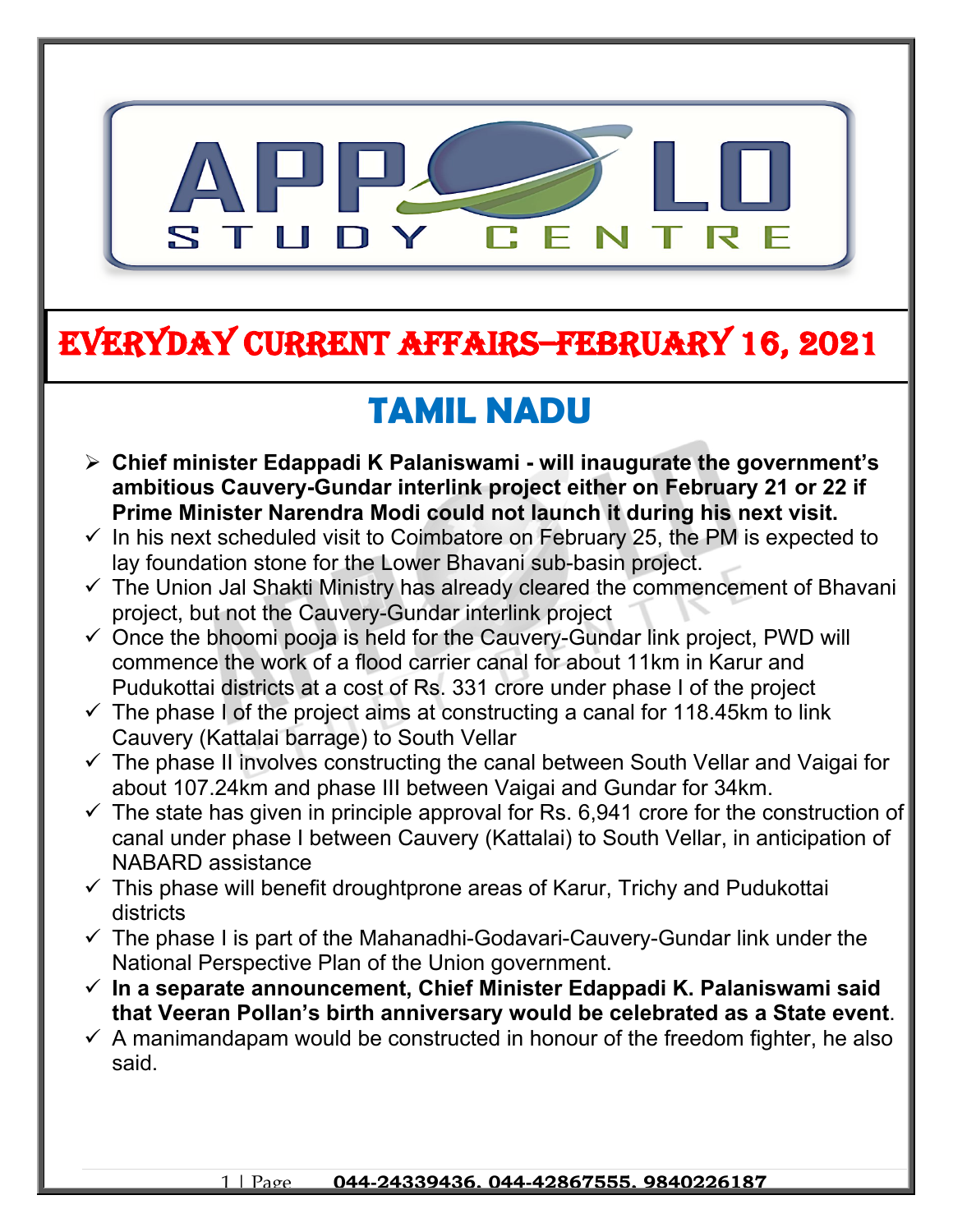- **Prime Minister Narendra Modi to lay the foundation stone for the new oil refinery proposed in Nagapattinam on November 17 through video conference**
- $\checkmark$  During the event, the PM will also dedicate the Oil Ministry's Ramanathapuram Thoothukudi natural gas pipeline project and gasoline desulfurization unit at Chennai Petroleum Corporation Limited (CPCL), a group company of Indian Oil **Corporation**
- $\checkmark$  State owned oil refiner Indian Oil Corporation has already commenced land acquisition in Nagapattinam region for the proposed nine million tonne per year oil refinery.
- $\checkmark$  Indian Oil and its refining subsidiary CPCL will own 25% each in a Special Purpose Vehicle (SPV) which will set up the ₹31,500 crore refinery, while the rest will be held by strategic or financial investors.
- $\checkmark$  The project needs regulatory approvals from Niti Aayog.
- $\checkmark$  The new refinery will produce petrol, diesel and polypropylene.
- $\checkmark$  The integrated complex will house a desalination plant and also a 150 MW captive power plant to be fired using natural gas as feedstock.
- $\checkmark$  The project has received environmental clearance and is awaiting Consent to Establish (CTE) from the Tamil Nadu state government.

#### **STATES**

 **On February 15, West Bengal Chief Minister Mamata Banerjee - launched the 'Maa canteen project' to provide food at a subsidized rate of ₹5 for a full meal to the urban poor.**



- $\checkmark$  The menu comprises rice, dal, vegetables, and egg curry.
- $\checkmark$  The canteens will start function from 1pm to 3pm daily in all urban local bodies
- $\checkmark$  The budgetary allocation for the project is ₹100 crore.
- $\checkmark$  The government will bear a subsidy of ₹15 while people will be provided lunch at ₹5, the CM said.
- $\checkmark$  The canteens are to be run by self-help groups with the help of urban development and municipal affairs department
- $\checkmark$  The public will be provided food on first come, first served basis.

#### 2 | Page **044-24339436, 044-42867555, 9840226187**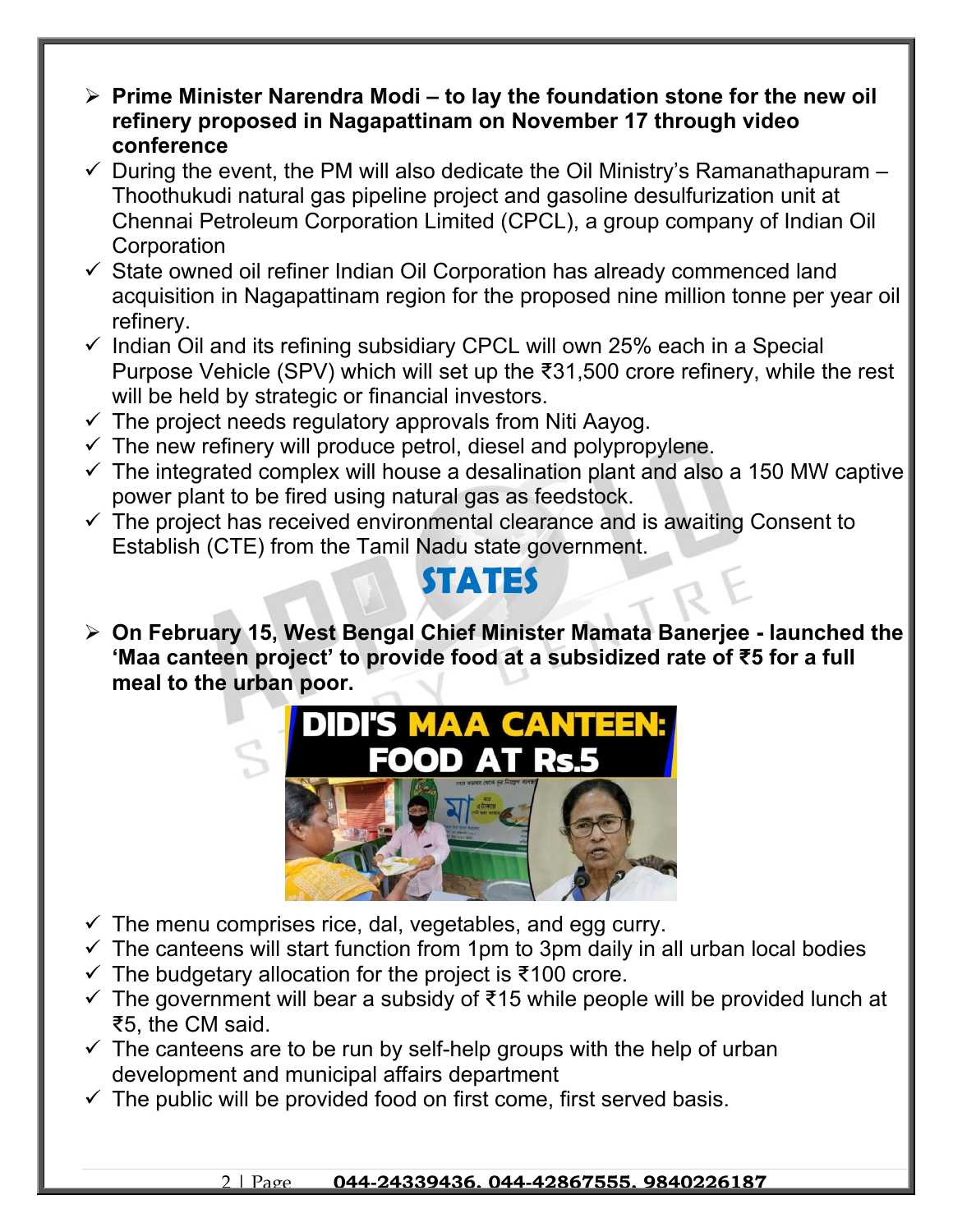- **On February 15, the controversial anti-cattle slaughter law came into effect in Karnataka**
- $\checkmark$  Governor Vajubhai R Vala accorded his assent to the bill which makes it illegal to slaughter all cattle, barring buffaloes aged over13.
- $\checkmark$  The Karnataka Prevention of Slaughter and Preservation of Cattle Bill has become a law nearly three months after it was passed in the assembly last year.
- $\checkmark$  The government has issued an ordinance earlier as it could not get the bill passed in the legislative council.
- $\checkmark$  The law allows authorities to conduct search and seizure operations merely on suspicion, and to restrict transportation of cattle outside the state without certification from a veterinarian or competent authority.
- $\checkmark$  The law also brings strict provisions of imprisonment of not less than three vears and up to seven years on conviction, apart from a fine of not less than ₹50,000 and up to ₹10 lakh based on the severity of the offence.

#### **NATIONAL**

 **Prime Minister Narendra Modi - will virtually lay the foundation stone of the Maharaja Suheldev Memorial on February 16.** 



- $\checkmark$  During the event, the foundation stone for the development work of Chittaura Lake in Bahraich district of Uttar Pradesh will also be laid down by the PM
- Chief Minister of UP Yogi Adityanath and Governor Anandiben Patel will also be attending the virtual event.
- $\checkmark$  The project comprises of the installation of the equestrian statue of Maharaja Suheldev in Bahraich district to mark the birth anniversary of Suheldev
- $\checkmark$  A statue of Suheldev was also unveiled earlier in February 2016 by the then BJP Chief Amit Shah, alongwith a book on him.
- $\checkmark$  The central government also released a stamp and started a superfast train in the name of Suheldev.
- $\checkmark$  Suheldev was an Indian king from Shravasti.
- $\checkmark$  He is popular because he defeated and killed Ghaznavid general Ghazi Saiyyad Salar Masud at Bahraich in 1034 CE.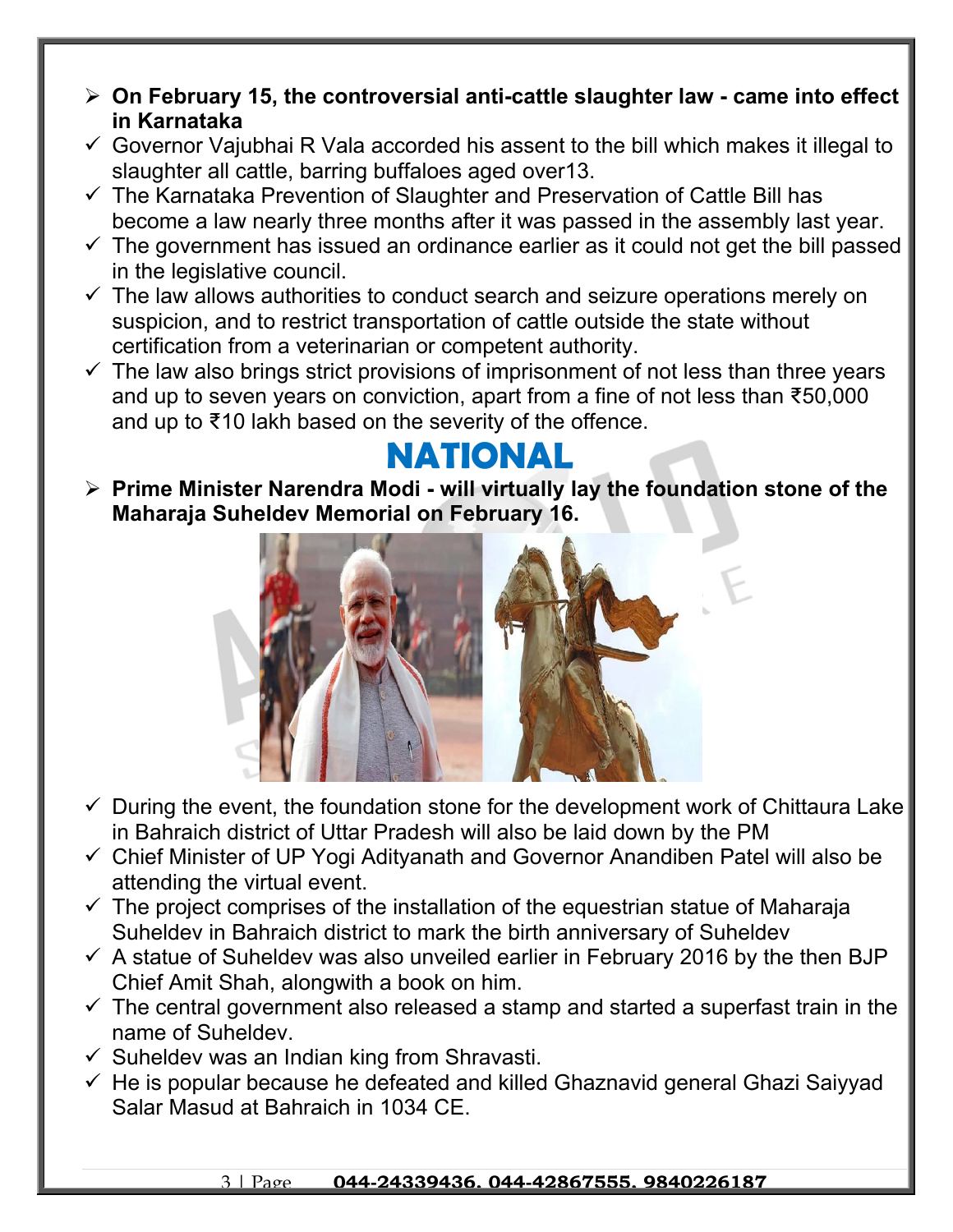- $\checkmark$  Suheldev was also mentioned in the 17th century Mirat-i-Masudi which is a Persian-language historical romance.
- $\checkmark$  The city of Bahraich, located on Saryu River which is a tributary of Ghaghara river, shares an international border with Nepal.
- **UK-based Cambridge International is the first education board to come up with a curriculum based on the National Education Policy-2020.**
- $\checkmark$  The Cambridge International is introducing an early childhood curriculum from the current academic session for children in the age group of 3-6 years in its Indian schools.
- $\checkmark$  The Board also plans to take the childhood curriculum to its schools in other countries.
- $\checkmark$  Cambridge International recorded 12.5% growth in number of students in 2019-20 and 58% growth in the last five years in India.
- $\checkmark$  The Cambridge Early Years programme is aligned with NEP 2020, so that when the children completes it, they can also progress to the local state or national curriculum in India
- $\checkmark$  The curriculum is in sync with NEP 2020, which says that Early Childhood Care and Education should be flexible and multifaceted
- $\checkmark$  The Cambridge International curriculum includes six areas— communication, language and literacy, creative expression, mathematics, physical development, personal, social and emotional development and understanding the world.
- $\checkmark$  As part of the curriculum, Cambridge University Press has designed skill books and workbooks for the learners and digital resources that parents can also access at home, as well as those which can be used in the classroom.
- $\checkmark$  While NEP speaks about the importance of home language, the Cambridge International curriculum will be delivered in English
- $\checkmark$  The curriculum also speaks about recognising "the importance of language and communication development as a fundamental tool for learning" and providing guidance to support a multilingual approach.
- **On February 15, the Centre announced the setting up of 10 biotech URJIT (University Research Joint Industry Translational) clusters**
- $\checkmark$  These biotech hubs will integrate resources between research labs and industries, thereby filling gaps in the current research, innovation and education ecosystem
- $\checkmark$  These clusters form umbrella structures in 9 cities for better coordination among R&D institutions and focus on identified national priority thrust areas under National Research Foundation (NRF).
- $\checkmark$  Major cities having universities, research institutions, start-up hubs and industries will get such clusters.
- $\checkmark$  The NRF, which got a budget allocation of Rs 50,000 crore for five years, will be governed by a board appointed by the Prime Minister, and consist of accomplished and eminent researchers and professionals.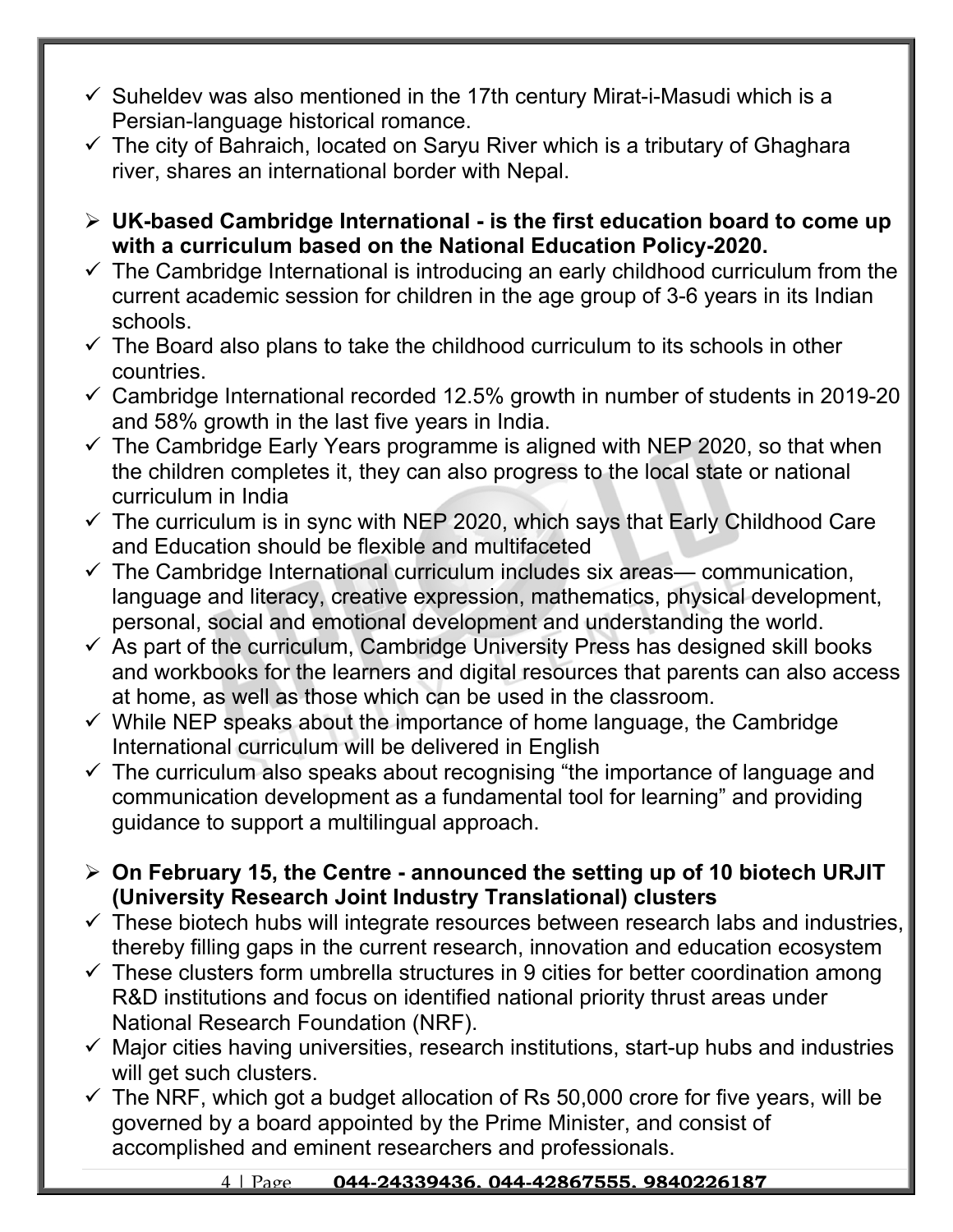- $\checkmark$  The NRF is an autonomous body envisaged to support researchers working across several streams of science & technology with special focus on universities
- **The Union telecom ministry has decided to set up an intelligence unit and a consumer protection system.**
- $\checkmark$  These systems will take action against the threats associated with the unsolicited calls, messages on mobile phones and the financial frauds involving telecom resources.
- $\checkmark$  They were launched following a direction from the telecom minister Ravi Shankar Prasad.
- $\checkmark$  The move aims to make digital transactions safer and secure for the general public.
- $\checkmark$  The Minister of Communication has directed officials to take strict action against telemarketers and individuals who are involved in harassment cases.
- $\checkmark$  The Delhi High Court has directed the Telecom Regulatory Authority of India (Trai) on February 3, 2021 to ensure complete and strict implementation of the regulation of 2018 to curb the Unsolicited Commercial Communications (UCC).
- $\checkmark$  For effective handling of Unsolicited Commercial Communication (UCC) and also tackle financial frauds, the Government has decided to develop a web/ mobile application and SMS-based system for redressal mechanism.
- $\checkmark$  Also, the Centre is setting up a Digital Intelligence Unit (DIU) to coordinate with various stakeholders when investigating fraudulent activities that are conducted using telecom resources
- $\checkmark$  It will coordinate with various Law Enforcement Agencies, financial institutions and telecom service providers to investigate any fraudulent activity that involves the telecom resources.
- $\checkmark$  Further, a Telecom Analytics for Fraud Management and Consumer Protection (TAFCOP) system will be created in mobile service area.
- $\checkmark$  Under the new system, the government has decided to impose penalty on the tele-marketers, while disconnecting resources in case of repeat violations.
- $\checkmark$  The government recently informed the Parliament that over 2.9 lakh cyber security incidents related to digital banking were reported in 2020.
- $\checkmark$  The cases, as per the information sourced from the Indian Computer Emergency Response Team (CERT-In), rose from nearly 1.6 lakh incidents in 2018, to about 2.5 lakh in 2019
- $\checkmark$  The incidents included phishing attacks, network scanning and probing, viruses and website hacking, the government said in Rajya Sabha earlier this month.

## **INTERNATIONAL**

 **Seven West Media - has become the largest Australian news media business to strike a multimillion deal to join Google's News Showcase platform**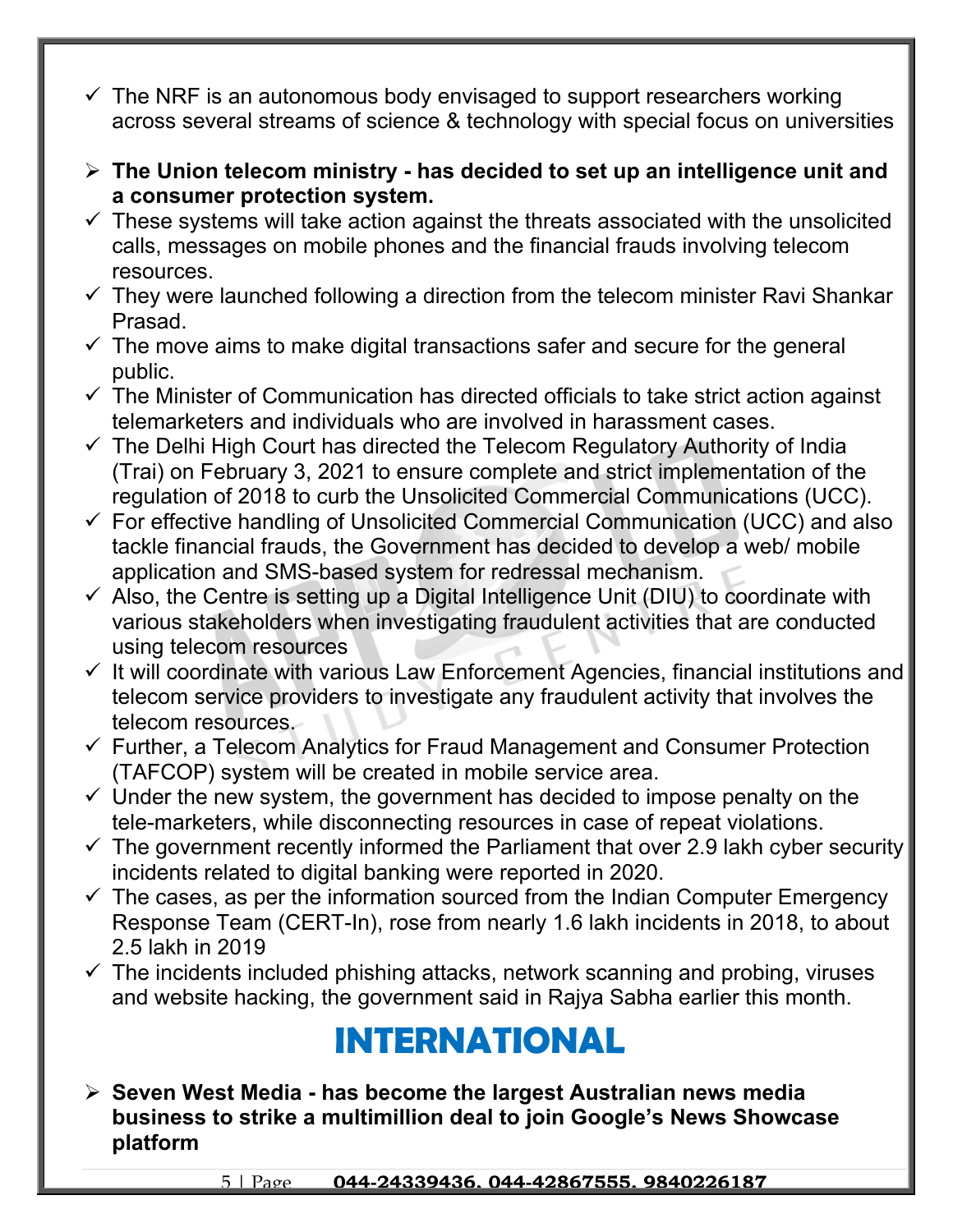- $\checkmark$  Google and the publicly listed broadcast TV, print and online publishing firm jointly announced they had agreed on a "long-term partnership" after discussions
- $\checkmark$  Meantime, Australian ministers had elaborate discussions with media executives, Facebook's Mark Zuckerberg and Alphabet's Sundar Pichai.
- $\checkmark$  Kerry Stokes owns 21 publications
- $\checkmark$  Google has reached pay deals with more than 450 publications globally since News Showcase was launched in October.
- $\checkmark$  Google announced two weeks ago that it had begun paying seven far smaller Australian websites
- **On February 15, the World Health Organisation listed AstraZeneca and Oxford's Covid vaccine for emergency use**
- $\checkmark$  The decision aims to provide widespread access to the relatively inexpensive shot in the developing world.
- $\checkmark$  The listing comes days after a WHO panel provided interim recommendations on the vaccine
- $\checkmark$  As per the advisory, two doses with an interval of around 8 to 12 weeks should be given to all adults, and can be used in nations with the South African variant as well
- $\checkmark$  The WHO's review found that the Astrazeneca shot met the "must-have" criteria for safety, and its efficacy benefits outweighed risks.
- $\checkmark$  The shot has been hailed because it's cheaper and easier to distribute than some rivals, including Pfizer's, which was listed for emergency use by WHO in December.
- $\checkmark$  Astra-Zeneca's doses make up the lion's share of doses in the Covax sharing scheme.
- $\checkmark$  Over 330 million doses of the vaccine will be rolled out to poorer nations from the end of February

### **DEFENCE**

- **On February 15, the country's third diesel-electric Scorpene submarine was delivered to the Navy by Mazagon Docks (MDL)**
- $\checkmark$  It will be commissioned as INS Karanj next month



6 | Page **044-24339436, 044-42867555, 9840226187**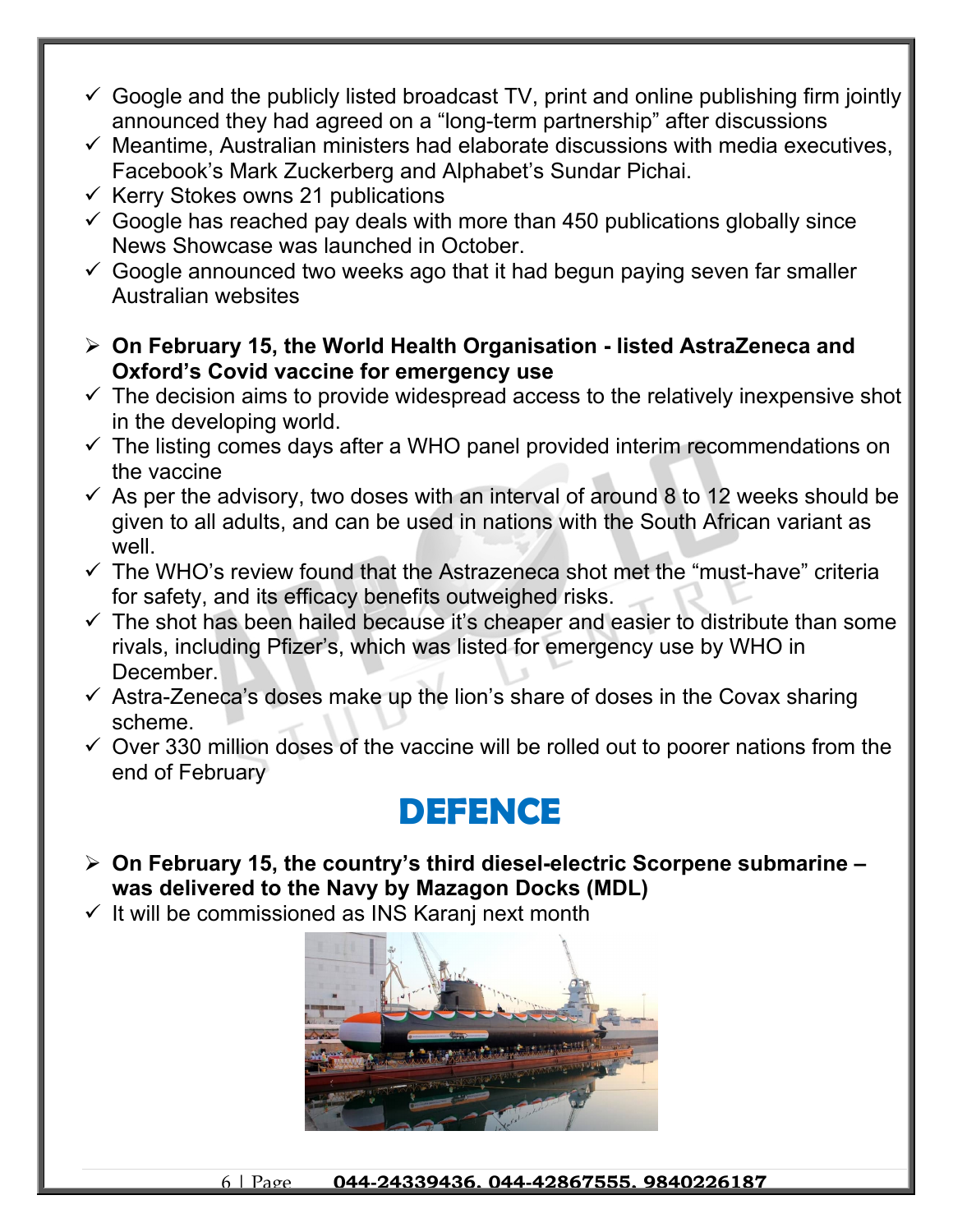- $\checkmark$  The acceptance document was signed by Vice-Admiral Narayan Prasad (retd.), who is the Chairman of MDL, and Rear Admiral B. Sivakumar from the Western Naval Command.
- $\checkmark$  The Navy has commissioned two vessels, INS Kalvari and INS Khanderi, till now as part of 'Project-75'
- The ₹23,000 crore 'Project-75' is currently under way at MDL for construction of six French-origin Scorpene submarines
- $\checkmark$  The fourth submarine called Vela, which was launched in May 2019, has now commenced its sea trials
- $\checkmark$  The fifth, Vagir, was launched last November.
- $\checkmark$  The sixth, Vagsheer, is currently in an advanced stage of construction.
- $\checkmark$  The Scorpene project is critical for the Navy since it currently has just 12 other ageing diesel-electric submarines, with just half of them operational at any given time.
- $\checkmark$  India also has two nuclear-powered submarines, INS Arihant and INS Chakra
- $\checkmark$  But, INS Chakra does not have nuclear-tipped ballistic missiles because it has been acquired on lease from Russia.
- $\checkmark$  India needs at least 18 conventional submarines, six nuclear-powered attack submarines (SSNs) and four nuclear-powered submarines with nuclear-tipped missiles (SSBNs).
- $\checkmark$  The defence ministry is now getting set to formally launch the long-pending over Rs 42,000 crore project to construct six new-generation stealth submarines with foreign collaboration domestically.
- $\checkmark$  Under this 'Project-75 India', the six new submarines will have land-attack cruise missiles as well as air-independent propulsion (AIP) for greater underwater endurance.
- $\checkmark$  However, it will take almost a decade from now for the first such submarine to roll out.

## **APPOINTMENTS**

- **Nigerian economist, Ngozi Okonjo-Iweala appointed as the first woman and first African head of the World Trade Organisation (WTO)**
- $\checkmark$  Okonjo-Iweala was named as the Director-General by the representatives of the 164 member countries of WTO.



7 | Page **044-24339436, 044-42867555, 9840226187**